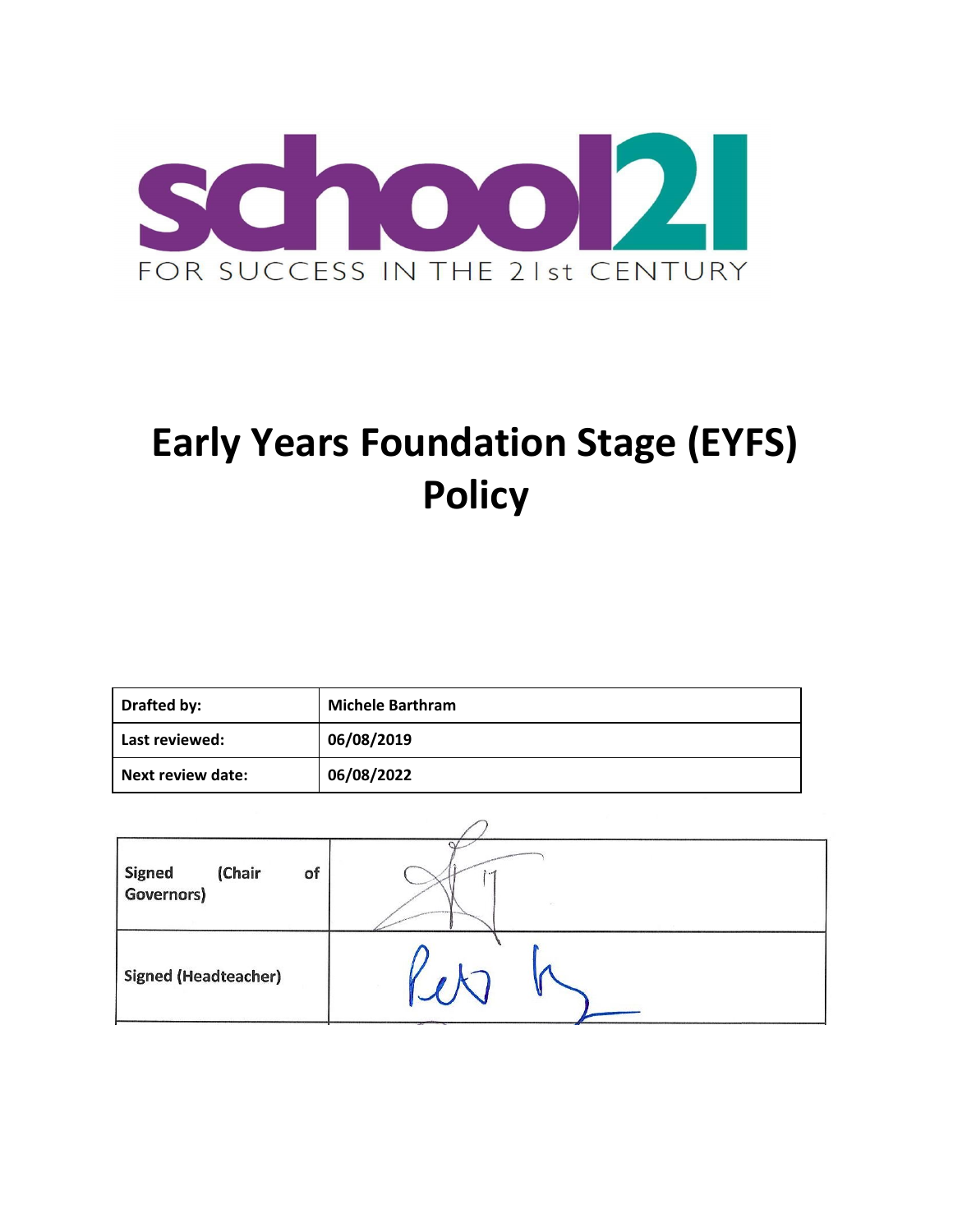# **Contents**

| Appendix 1. List of statutory policies and procedures for the EYFS Error! Bookmark not defined. |  |
|-------------------------------------------------------------------------------------------------|--|

#### **1. Aims**

This policy aims to ensure:

● That children access a broad and balanced curriculum that gives them the broad range of knowledge and skills needed for good progress through school and life

\_\_\_\_\_\_\_\_\_\_\_\_\_\_\_\_\_\_\_\_\_\_\_\_\_\_\_\_\_\_\_\_\_\_\_\_\_\_\_\_\_\_\_\_\_\_\_\_\_\_\_\_\_\_\_\_\_\_\_\_\_\_\_\_\_\_\_\_\_\_

- Quality and consistency in teaching and learning so that every child makes good progress and no child gets left behind
- Close partnership working between practitioners and with parents and/or carers
- Every child is included and supported through equality of opportunity and anti-discriminatory practice

# **2. Legislation**

This policy is based on requirements set out in the [2017 statutory framework for the](https://www.gov.uk/government/uploads/system/uploads/attachment_data/file/596629/EYFS_STATUTORY_FRAMEWORK_2017.pdf) **[Early Years Foundation Stage \(EYFS\).](https://www.gov.uk/government/uploads/system/uploads/attachment_data/file/596629/EYFS_STATUTORY_FRAMEWORK_2017.pdf)** 

This document also complies with our funding agreement and articles of association.

# **3. Structure of the EYFS**

This policy covers early year pupils in Reception. The pupils attend school from 8:30 - 15:00. There is no charge for their education.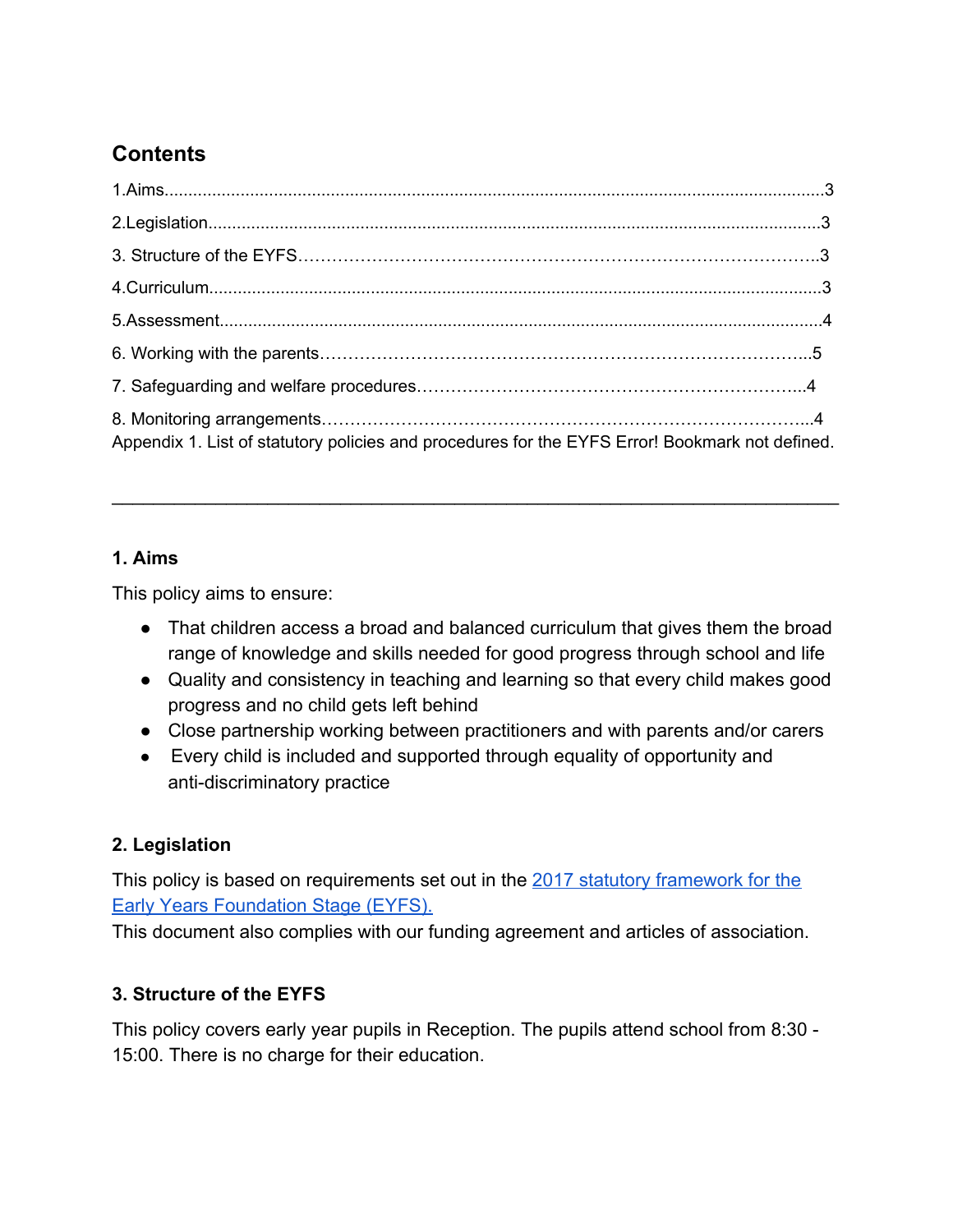#### **4. Curriculum**

Our early years setting follows the curriculum as outlined in the 2017 statutory framework of the EYFS.

The EYFS framework includes 7 areas of learning and development that are equally important and inter-connected. However, 3 areas known as the prime areas are seen as particularly important for igniting curiosity and enthusiasm for learning, and for building children's capacity to learn, form relationships and thrive.

The prime areas are:

- Communication and language
- Physical development
- Personal, social and emotional development

The prime areas are strengthened and applied through 4 specific areas:

- Literacy
- Mathematics
- Understanding the world
- Expressive arts and design

#### **4.1 Planning**

Staff plan activities and experiences for children that enable children to develop and learn effectively. In order to do this, practitioners working with the youngest children are expected to focus strongly on the 3 prime areas.

Staff also take into account the individual needs, interests, and stage of development of each child in their care, and use this information to plan a challenging and enjoyable experience. Where a child may have a special educational need or disability, staff consider whether specialist support is required, linking with relevant services from other agencies, where appropriate.

In planning and guiding children's activities, practitioners reflect on the different ways that children learn and include these in their practice.

#### **4.2 Teaching**

Each area of learning and development is implemented through planned, purposeful play, and through a mix of adult-led and child-initiated activities. Practitioners respond to each child's emerging needs and interests, guiding their development through warm, positive interaction.

As children grow older, and as their development allows, the balance gradually shifts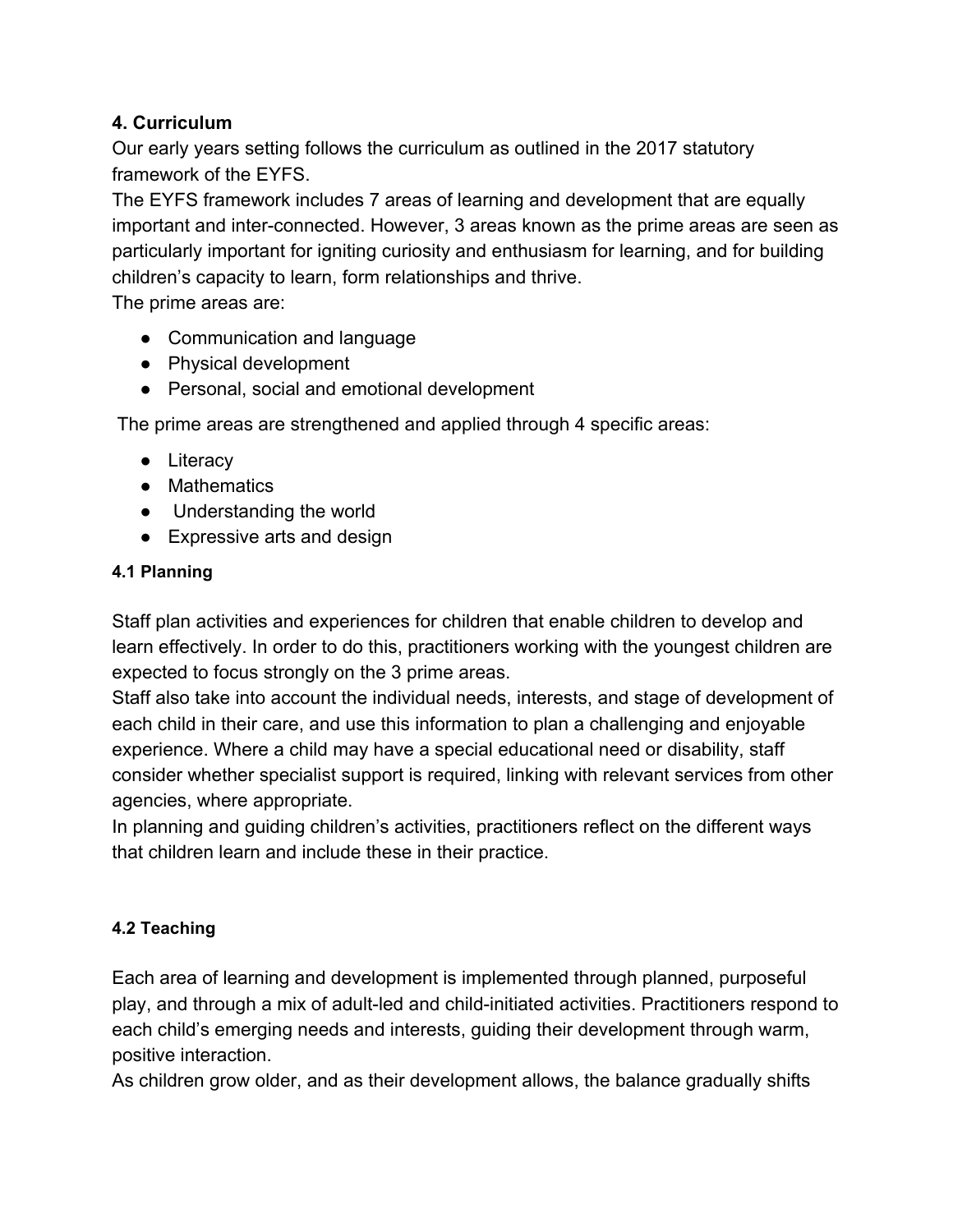towards more adult-led activities to help children prepare for more formal learning, ready for year 1.

#### **5. Assessment**

At School 21, ongoing assessment is an integral part of the learning and development processes. Staff observe pupils to identify their level of achievement, interests and learning styles. These observations are used to shape future planning. Practitioners also take into account observations shared by parents and/or carers. At the end of the EYFS, staff complete the EYFS assessment profile for each child. Pupils are assessed against the 17 early learning goals, indicating whether they are:

- Meeting expected levels of development
- Exceeding expected levels or,
- Not yet reaching expected levels ('emerging')

The profile reflects ongoing observations and discussions with parents and/or carers. The results of the profile are then shared with parents and/or carers.

# **6. Working with parents**

We recognise that children learn and develop well when there is a strong partnership between practitioners and parents and/or carers.

Parents and/or carers are kept up to date with their child's progress and development. Parent meetings and EYFS assessment helps to provide parents and/or carers with a well-rounded picture of their child's knowledge, understanding and abilities.

Each child is assigned a key person who helps to ensure that their learning and care is tailored to meet their needs. The key person supports parents and/or carers in guiding their child's development at home, this will be your class teacher or support staff. The key person also helps families to engage with more specialist support, if appropriate.

# **7. Safeguarding and welfare procedures**

Our safeguarding and welfare procedures are outlined in our safeguarding policy.

# **8. Monitoring arrangements**

This policy will be reviewed and approved by the School Business Manager every three